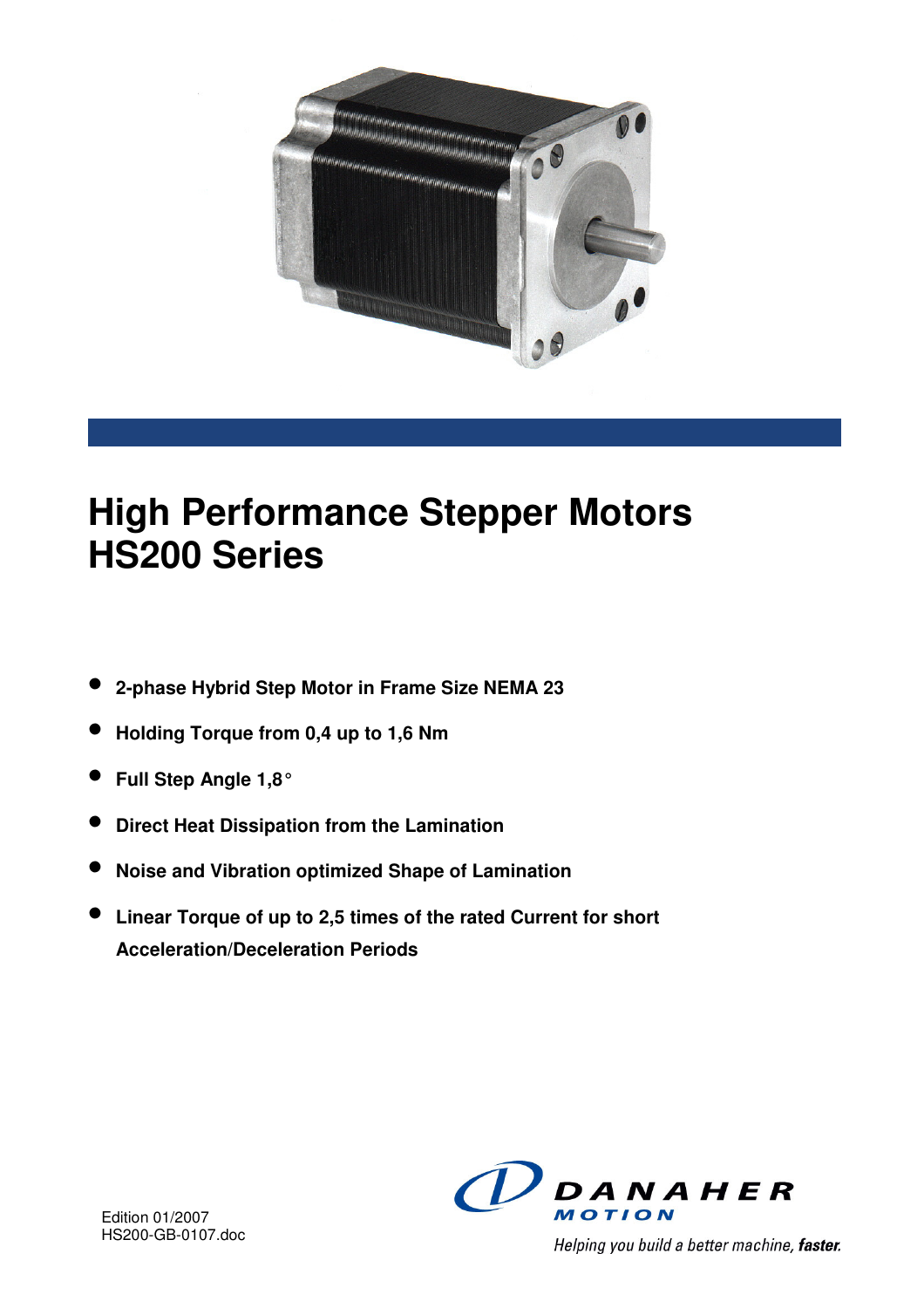### **Technical Data (Standard Types)**

|                                                                 | HS200-2231-0300-AX08 |                              |       |       |       |
|-----------------------------------------------------------------|----------------------|------------------------------|-------|-------|-------|
|                                                                 |                      | HS200-2221-0300-AX08         |       |       |       |
|                                                                 |                      | HS200-2216-0100-AX08         |       |       |       |
| <b>Holding Torque</b><br>(bipolar, 2 phases parallel connected) | $M_H$                | Nm                           | 0,47  | 0,98  | 1,63  |
| Rated Current Phase (bipolar parallel)                          |                      | A                            | 1,4   | 4,2   | 4,2   |
| Rated Current Phase (bipolar serial)                            |                      | A                            | 0,7   | 2,1   | 2,1   |
| <b>Step Angle</b>                                               |                      | $\circ$                      | 1,8   | 1,8   | 1,8   |
| <b>Angular Tolerance</b>                                        |                      | $\%$                         | 5     | 5     | 5     |
| Resistance per Phase                                            | $R_{ph}$             | $\Omega$                     | 4,6   | 0,7   | 1,1   |
| Inductance per Phase                                            | $L_{\rm ph}$         | mH                           | 4,6   | 0,9   | 1,7   |
| <b>Residual Torque</b>                                          | $M_{\rm P}$          | Nm                           | 0,02  | 0,04  | 0,07  |
| <b>Insulation Class</b>                                         |                      |                              | B     | в     | B     |
| Rotor Inertia                                                   | J                    | $2x$ 10 <sup>-3</sup><br>Kgm | 0,008 | 0,022 | 0,034 |
| Mass                                                            | m                    | kg                           | 0.5   | 0,7   | 1,0   |

Standard Version: NEMA 23, smooth shaft

8 flying leads for serial or parallel connection

Further types and options for those series as well as stepper drives and other accessories are available upon request.

#### **Torque Characteristics**

(Connection bipolar, parallel)

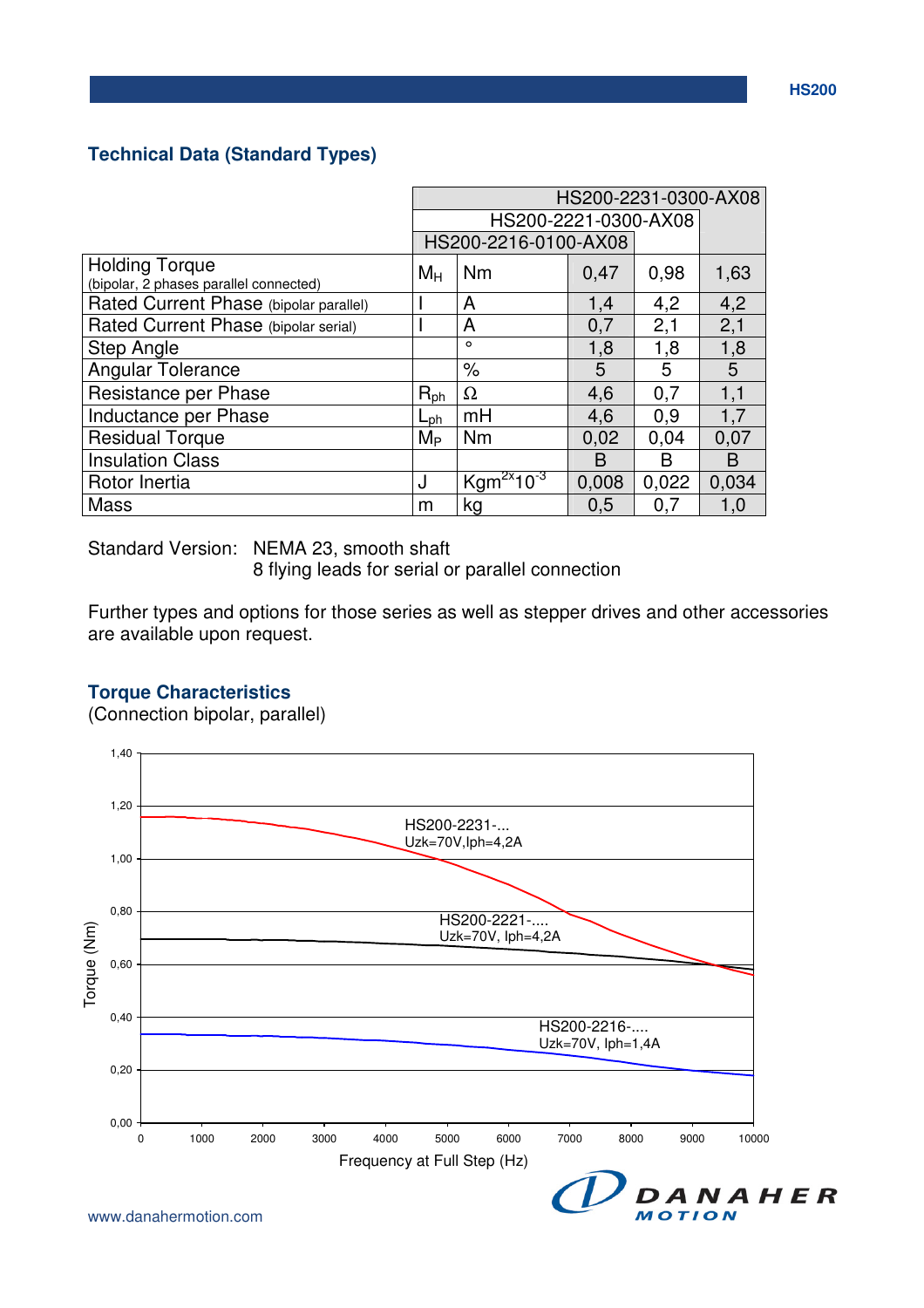#### **Dimensions**



all dimensions in mm

|            | Length (Lmax) | Shaft $(ØA)$ |
|------------|---------------|--------------|
| HS200-2216 | 41 mm         | $6,35$ mm    |
| HS200-2221 | 55 mm         | $6,35$ mm    |
| HS200-2231 | 77 mm         | 8 mm         |

## **subject to change without notice**

**CONTACTS**  Danaher Motion GmbH Robert-Bosch-Strasse 10 64331 Weiterstadt **Germany** Phone: +49(0)6151-8796-10 Fax: +49(0)6151-8796-123 E-mail: angela.haefner@danahermotion.com